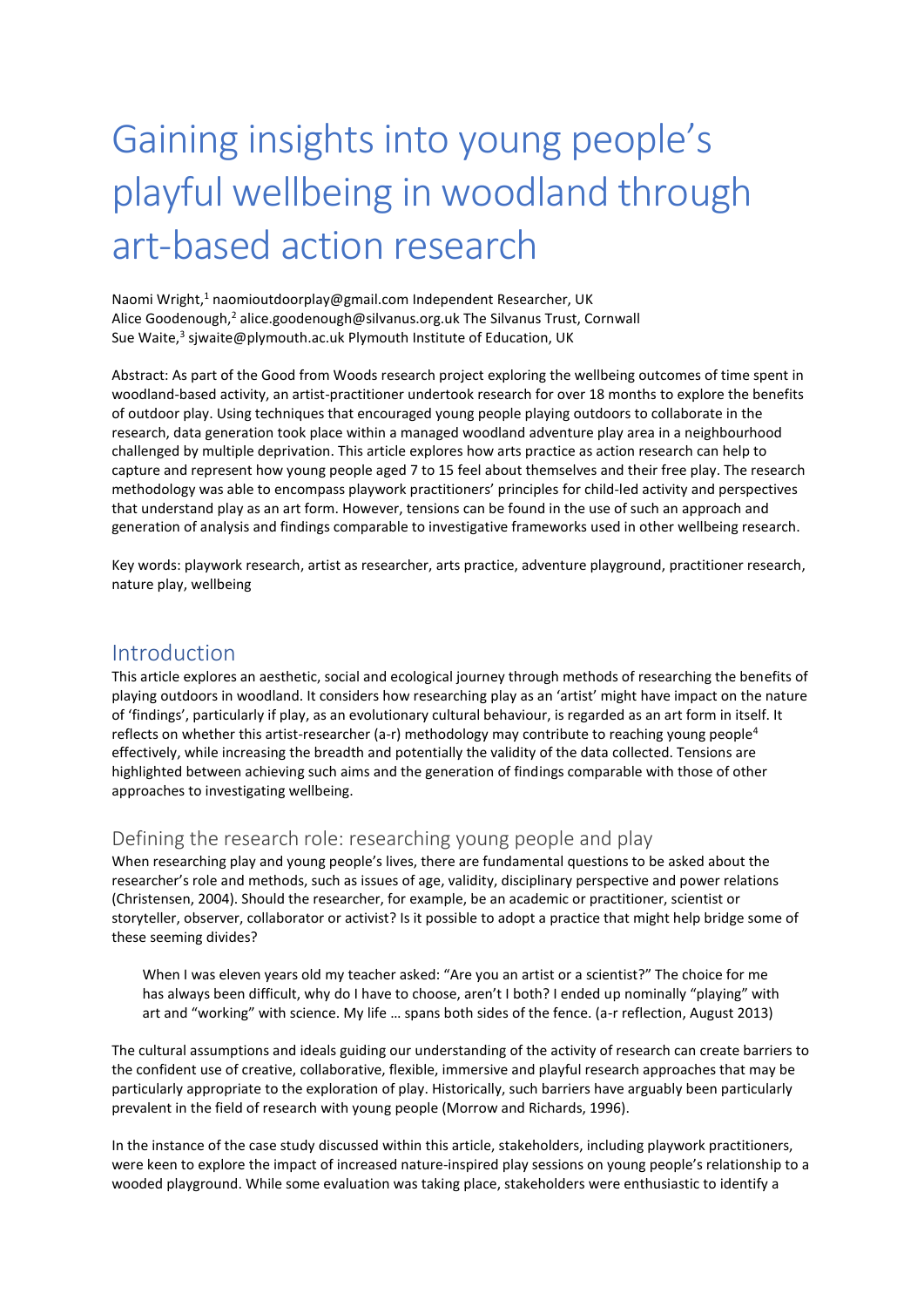strategy for carrying out more in-depth research on any effects. Key questions in pursuing this plan arose, however, particularly around adult–child power relations on site. The need to evaluate the scheme was clearly an adult agenda, although its results might be used as advocacy on behalf of young people's views. Instigation of a peer-led process was an aspiration, with young people determining the shape of the enquiry and capturing the opinions of their age group, but stakeholders felt that the focus and parameters of peer-led research should ideally be determined by young people themselves, and not be imposed. Questions arose over whether an adult researcher employed to collect data could ever enter and understand young people's play worlds. Playwork practitioners were also concerned that any research process engaging young people might actually impinge on their preferred activities and play

Following such consideration, the a-r was engaged both to support opportunities for peer-led research design and data collection at Fort Apache (through collaboration with an established group of young peer researchers, including users of the site), and to create and manage a participative methodology that could take forward acknowledged adult research aims and priorities. Peer researchers helped the a-r pinpoint ways of collecting data they felt appropriate to young people playing and the aims of the research, but chose to focus their own research on investigating play priorities across the area. This cemented the a-r's focus on achieving young people's aware, engaged and influential collaboration within the adult-led research process.

The resulting methodology, explored below, generated high levels of respondent participation among Fort Apache's young users. Its wide scope and long timescale allowed participants to become involved according to their interests and preferences. While the degree of involvement varied, the a-r felt confident that every young person regularly playing at Fort Apache had freely participated to some extent. Playwork practitioners and the a-r were conscious that some respondents might be hard to reach or difficult to engage, due to the nature or demands of their circumstances. However, it appeared that a playful methodology sometimes facilitated involvement of respondents self-reporting difficult life situations, perhaps because play provided a respite from such contexts and a source of wellbeing. Yet, while the methodology seems to have encouraged inclusiveness, conveying this broad range of voices is perhaps challenged by tensions between the use of playful methods and the production of findings easily communicable beyond the local level.



**PHOTOGRAPH 1 DIAGRAM OF YOUNG RESEARCHERS' IDEAS FOR RESEARCH METHODS TO USE IN THE WOODS BY THE A-R**

Source: Wright (2013)

#### Shifting the researcher/researched boundaries

The issues of concern in this case closely reflect debates within the literature around research with young people taking place at the turn of this century. During this period the social sciences increased their focus on exploring the impacts of age-based relativism on young people's lives. In methodological terms, this growing concern influenced questions concerning the kinds of interaction the researcher could or should have with young research participants (James and Prout, 1997).

The simultaneous proximity and remoteness of youth from adulthood was central within these debates. As Fine and Sandstrom (1988, p 9) observe, 'Few groups in our culture are as close and as distant as are our young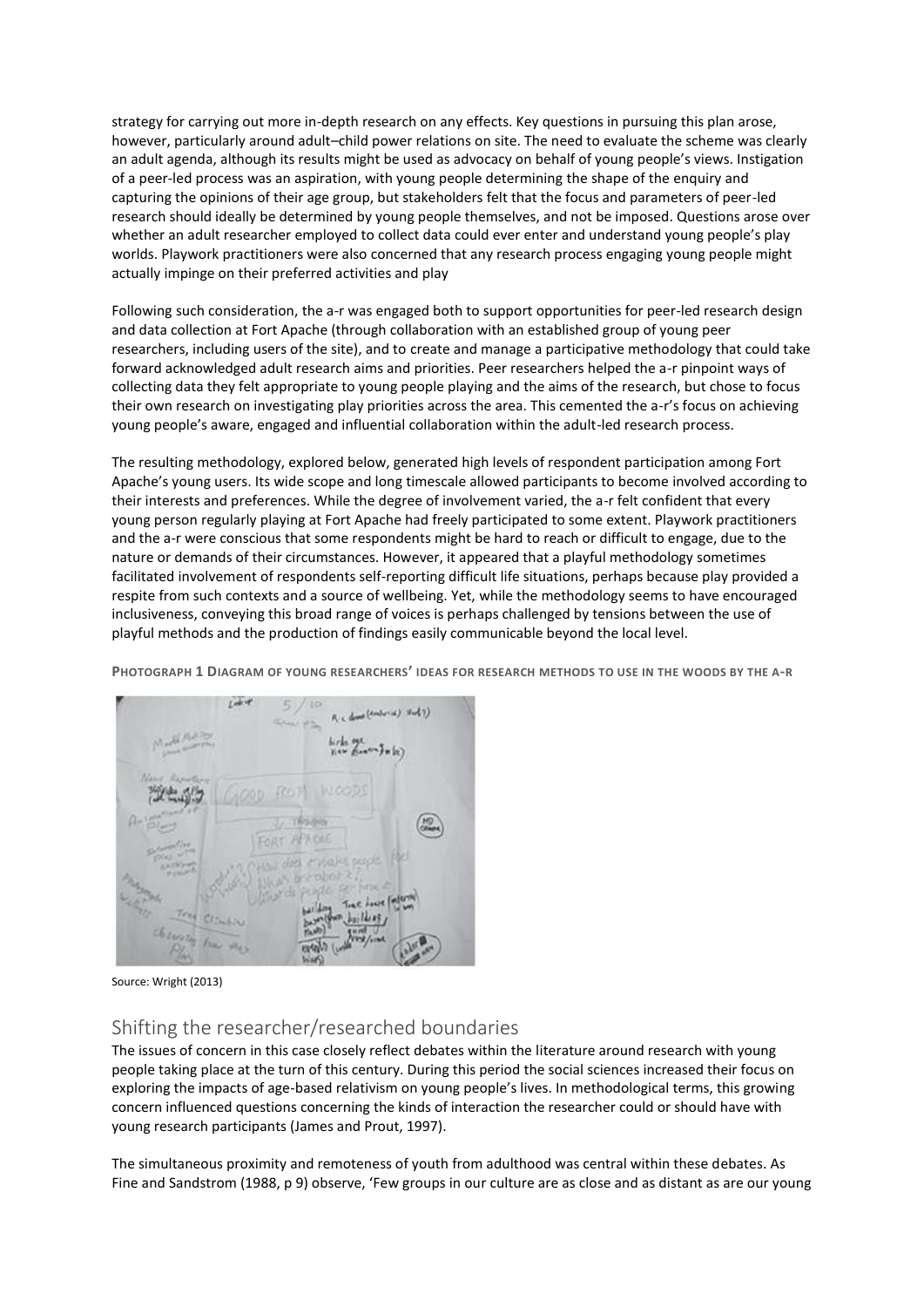people.' Establishing this distance is often fundamental to adult interpretations of what it is to be young, and can define understandings of young people's 'culture', aspirations, intellectual capacities and need of protection. In turn, understanding how to navigate such distances has often been seen as crucial to the researchers' role (Christensen, 2004).

During the later 20th century, Western culture has perhaps most frequently interpreted this gap in terms of a journey through generic psychological developmental stages, with young people gaining increases in capacity along the way (Cohen, 1983; Hill and Tisdall, 1997; Valentine, 1997; Grave and Walsh, 1998). Within research focused on young people, this tradition favoured quantitative measurements of the journey between child and adult states. However, such approaches came under a sustained, interdisciplinary critique for failing to acknowledge the socio-cultural assumptions about 'childhood' that influence researchers, their practice and interpretations (Grave and Walsh, 1998, p 3; see also Jenks, 1996; Valentine, 1997).

Such criticism formed part of a reassessment of the nature of childhood in policy (critically in the 1989 United Nations Convention on the Rights of the Child) and practice, where young people's lives were increasingly understood as possessing intrinsic worth and validity, rather than merely being staging posts on the way to adulthood. Within the new paradigm, youth-focused research and practice increasingly understood young people to be the experts on being young (Fraser et al, 2004, p 16). As a guide to appropriate research approaches, it established young lives as independently significant areas for research, and recognised both young people's agency in shaping their worlds, as well as their ability to explain and explore that world themselves (Christensen and Prout, 2005, p 42).

Where once young people might have been understood as potentially difficult research subjects, lacking comprehension of research tasks or etiquette (Nespor, 1998, p 371), now the challenge was to identify how adult-set research agendas could adequately make contact with or represent young lives. These concerns frequently centred on power relationships, ethics and how to establish a working relationship with young people. Young people-focused research underwent a re-conceptualisation as a joint or increasingly participative enterprise (Lynch, 1977; Moore, 1986; Mauthner, 1997; Mahon et al, 1998; Nespor, 1998). In turn, there was a greater engagement with questions of how to achieve informed consent and embrace methodologies that responded to a young person's context (Mauthner, 1997, p 19).

While this shift in conception and methodological approach relatively quickly became mainstream (Hill, 1997; Christensen and Prout, 2005), authors were clear that it was not time to stop challenging our approach to research with young people: 'this is no time to be self-congratulatory for while childhood studies might have come of age … it is not yet fully matured. There is still much work to be done' (James, 2007, p 1). For example, researchers cautioned that research with young people must not be conducted in a silo and be accessible to the agencies that shape young people's lives (Matthews, 2003; Horton and Kraftl, 2005; Spencer, 2005). In addition, some warned of the risk of over-relying on frameworks and approaches that might limit new thinking so that they become 'exclusionary practices … anything that does not fit these boundaries and norms … simply not the "done thing"' (Horton and Kraftl, 2005, p 139). Such commentary calls for frequent refreshing of theoretical and methodological approaches to gaining understanding of young people's lived experience. The Good from Woods project responded to that call.

## Context of the research

#### Good from Woods project and practitioner research on wellbeing

The questions and experiences explored in this article are drawn from a case study conducted as part of the Good from Woods (GfW) project, established in 2010 to help understand the wellbeing benefits of woodlandbased activity and to engage practitioners in undertaking that investigation. GfW, funded by the Big Lottery Research Programme, has sought to increase the capacity of the third sector to undertake its own research. Discussions and consultation with groups involved in delivering woodland activities revealed a need and appetite for more robust research evidence on the nature of these impacts.

Over its lifetime, GfW has financially supported and mentored woodland activity providers to carry out case study research of practice in their setting to understand what kinds of wellbeing participants might achieve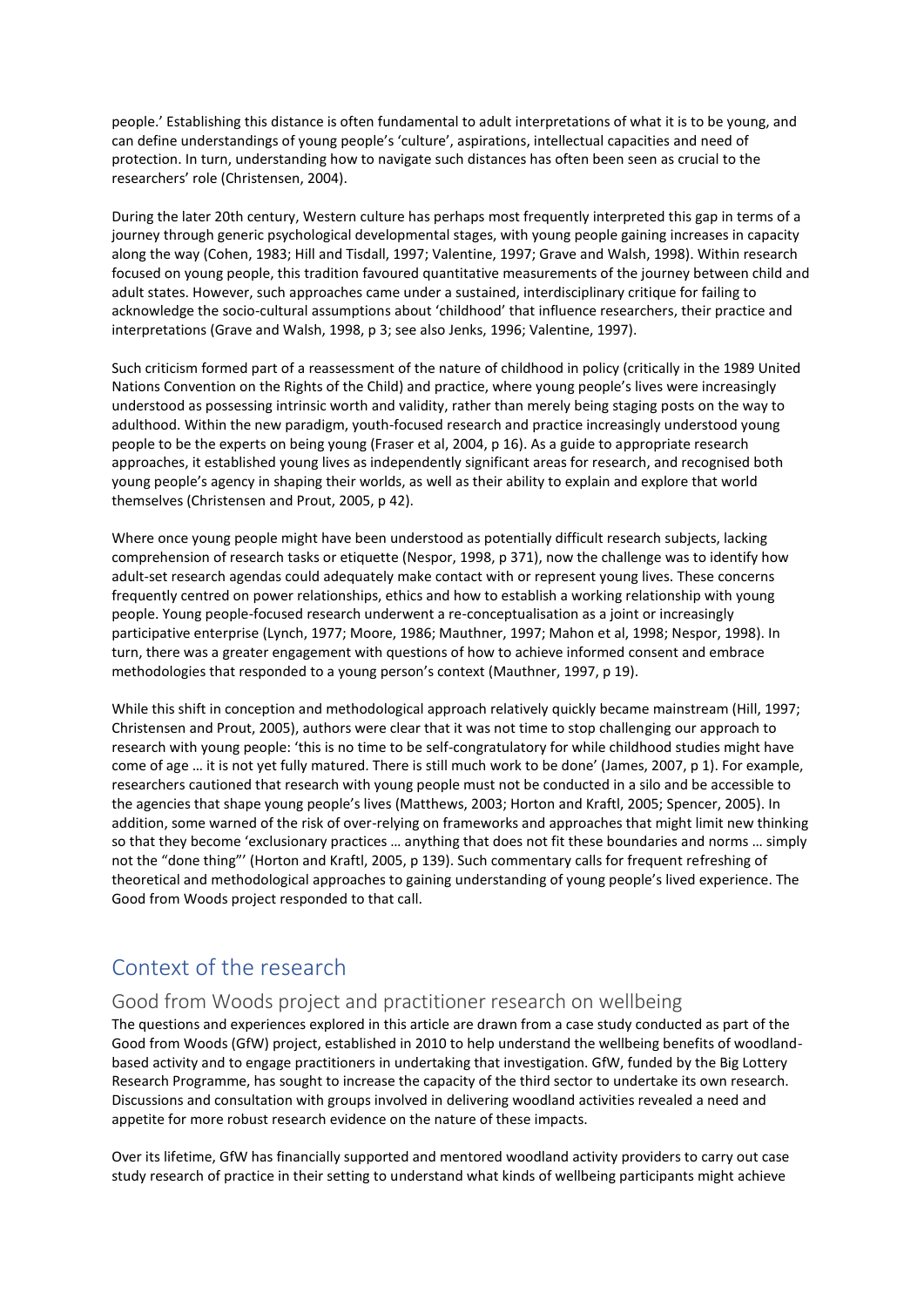and how. The idea of wellbeing has provided a unifying focus for these practitioners in considering and assessing how spending time in woods may influence people's health and happiness. GfW practitionerresearchers have joined the project from a variety of settings, working cultures and educational backgrounds. GfW collaborated with practitioners in creating a common understanding and framework of the component aspects of 'wellbeing'. This model incorporated indicative experiences and behaviours that were likely to have been affected by woodland-based activity, based on literature and the findings of previous GfW studies (Good from Woods, 2015).

Providing examples and definitions, such as 'feeling confident … capable … purposeful' or 'socially supported and supportive of others' for each of the aspects, it guided where practitioners might look for evidence of changes to, or improvements in, people's wellbeing. It suggested that people might gain satisfaction in any one of five aspects of experience – psychological, physical, social, emotional and biophilic (connection to nature) – and so influence their sense of wellbeing. Each practitioner-researcher was encouraged to engage with the framework critically, exploring how well it worked for their own dataset, and where it might be expanded.

The particular practitioner researcher in this case study was an MA student artist, already a volunteer playwork practitioner on the site, with knowledge of nature play approaches. In order to develop appropriate, innovative research methods, the stakeholders were keen to engage a practitioner who was already confidently engaged with the social, cultural and physical environments of Fort Apache. GfW embraces the action research conventions that validate and endorse practice-based, embedded, context-specific methods and findings as a basis for change and improvement (McNiff and Whitehead, 2002, p 4). Experimentation with practice-derived research processes, where practitioners were free to iteratively establish methods congruent with the circumstances of the research (Waite et al, 2010; Power and Bennett, 2015), was firmly embedded within an ethical framework (reviewed and approved by a research ethics committee at Plymouth University).

#### Case study setting: Fort Apache, Torquay

The research took place at Fort Apache Adventure Playground. Situated in Torquay, Fort Apache is one of three adventure playgrounds managed by Play Torbay. Play Torbay is a small dynamic, voluntary sector organisation championing young people's play across the area. It offers free play opportunities to organisations, parents and local people, and supports a group of young people aged 8-18 to take part in activities and help make decisions about what young people need in Torbay. At the time of research, the staff worked for Play Torbay or for Play England.

A publicly accessible wooded site, surrounded by housing estates and not much fencing, Fort Apache is available for play at all times. Play Torbay embrace this free play in which young people come and go as they please and make no payment. There are regularly 50+ young people playing when playwork practitioners are present.

Staffed play sessions are offered two to three times per week, with more during school holidays. Young people lead nature play throughout the woods, and are encouraged to expand it with tools, equipment (treehouses, nets, ropes and swings) and support (for fire lighting and cooking). Structured playwork practitioner-led activities include woodwork, modelling clay, video making, seasonal themed sessions and tree planting. Some of these activities were offered as part of the Exploring Nature Play programme that aimed to create opportunities for play inspired by nature (funded via Play England through the Big Lottery Fund), and whose impact was being assessed as part of the remit of the research.

## Research methodologies

The a-r's research methodologies can be broadly categorised as:

- Playing with conversational drift open-ended learning and dialogical aesthetics.
- Intervention for play activities, found objects and play opportunities.
- Envisioning playing outdoors reflections on free and indeterminate play.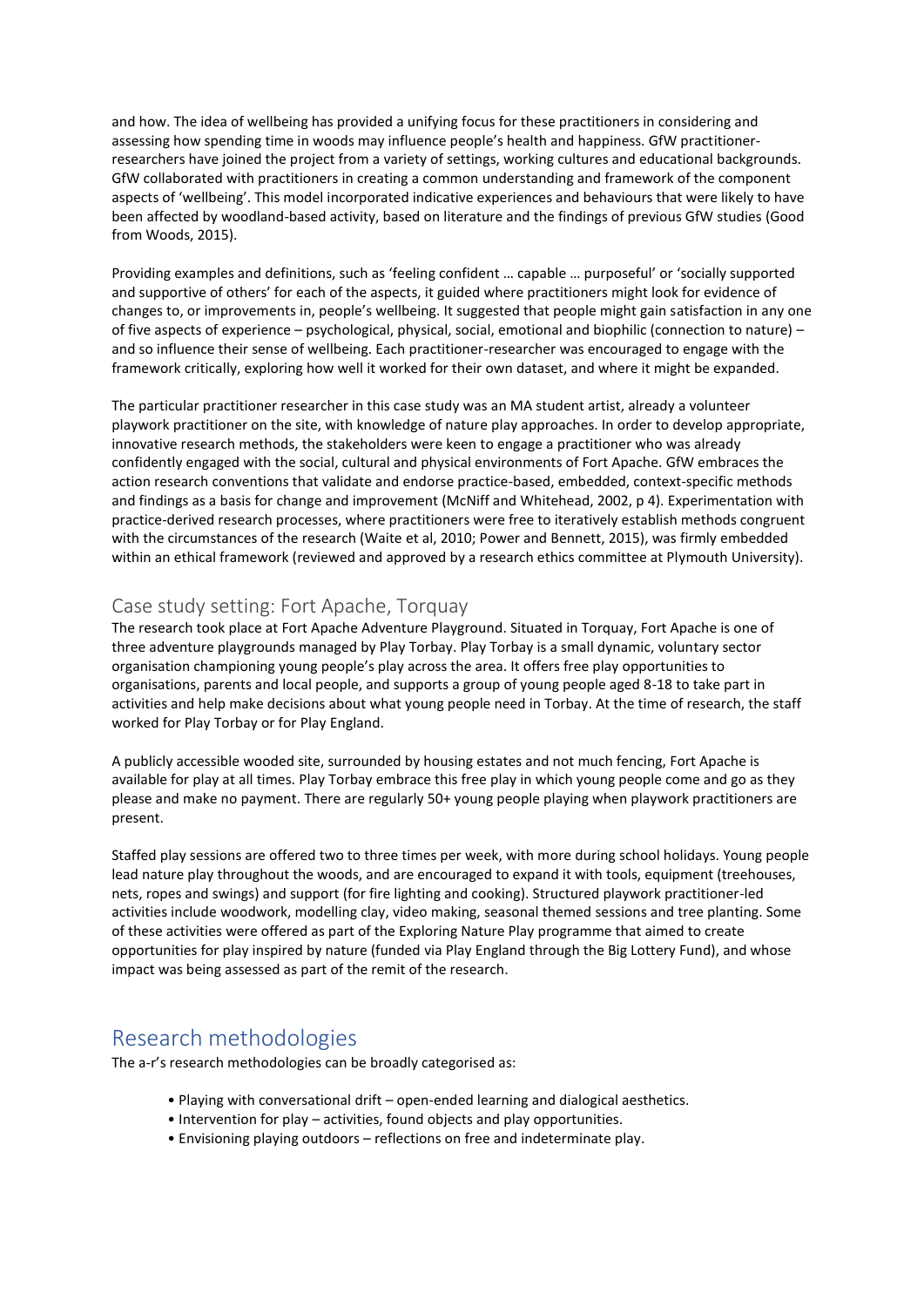These experimental research techniques and art forms merged into each other and created a collaborative and context responsive practice. This methodology was underpinned by values the a-r understood as central to her artistic practice (the importance of being reflective, collaborative, improvisational, receptive, responsive and crossing boundaries between work and play, art and science), which corresponded with the ethical ethos of Fort Apache.

The methodology was underpinned by observation and reflection. Non-participant observational sketches and notes on young people's interaction with place were made on a recurrent basis, creating a space for refreshing awareness and checking developing thinking. These observations were recorded in a journal/sketchbook, with some descriptive text, but mainly in pictures. These were then developed within the 'maps' described below

Participant observations were made informally in field notes and sketches, helping to capture data when the ar was invited to collaborate in young people's play. They included observations of the play, the affective and physical setting in which it took place, and reflective notes on the a-r's experience. This observational evidence gathering was improvised in response to opportunity, although the researcher was careful to confirm young people's verbal consent for its inclusion within the research (participants had the research explained at the beginning of their involvement and had completed ethics consent forms). The gaining of informed consent, assent or dissent from young respondents is a complex issue (Morrow and Richards, 1996; Christensen, 2004). Throughout the data collection process the a-r paid close attention to participants' wishes to engage with, collaborate in, or withdraw from the research (via monitoring of verbal and non-verbal interaction), and frequently reminded the children of the research context.

#### Conversational drift, open-ended learning and dialogical aesthetics

'Conversational drift' is a term used by artists Helen Mayer Harrison and Newton Harrison (1992) to reflect a process of conversational interchange. It is initiated with an issue/problem/place/feeling, and then allowed to go wherever it leads. The artist provides a 'space' (sometimes literally) and is prepared to talk about anything. In the case of Fort Apache, the starting point was the place: the woodland.

The people around me know that I'm being a researcher, and I'm also a volunteer play worker, they are familiar with me. So they find me and start asking questions, or suggest a walk, or ask me to help them set up a swing or build a den. From that point the conversation drifts, ebbs and flows. Between us we are shaping a joint response to the place and our feelings about the place. (a-r field notes, December 2012)

In order for conversational drift to work well as a research technique, it was important that the a-r's identity and role was strongly understood by colleagues and the young people at the site. The a-r was, on the one hand, known as a volunteer playwork practitioner, and therefore could be easily approached by fellow volunteers, staff and young people for practical help and social interaction. On the other hand, it was also important that her status as a 'researcher' was clearly understood, and that this was not simply a chat. From an ethical standpoint, participants in the research needed to be aware that the information they provided within such conversations would be recorded, interpreted and reported within the research. At the start of the activity, the a-r orally reminded the participants of the research context. The a-r also checked that she could use the conversation as data at the 'end', as sometimes the conversational drift may have gone so far that the participant may have forgotten the process was taking place.

Establishing this insider/outsider role and young people's comfort with it took time and frequent presence at Fort Apache:

The young people know who I am, they have given me permission to talk and I wait for their lead. I discover more if I am invited in, they tell me what's going on with their lives, and with the woods – interplay between them and the woods. They take me for a walk; show me their dens, their trees, their treasures. We get muddy, wet and cold together, sharing the same experience. The conversations I have as I walk with them are open-ended; I have to give it time. As an artist I have this luxury of time and freedom, and as I walk I contemplate that I, too, am playing. (a-r field notes, December 2012, and annotated reflections, August 2013)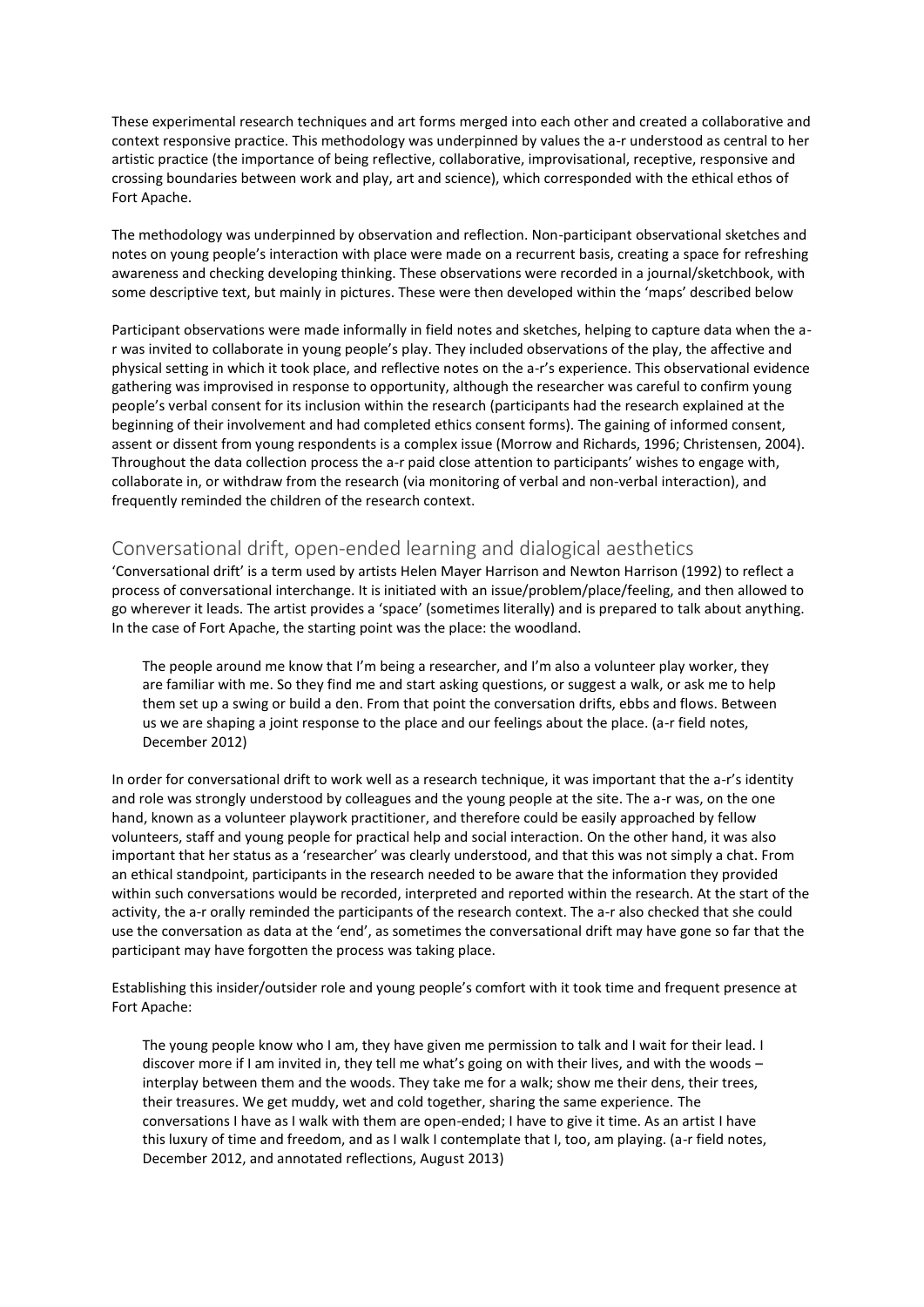This method responded to the children's conversational or practical agenda, and attempted to respect their need for resolution of these agendas over the researcher's aims. The 'solution' to be reached, or 'resolution', was to be determined by the participant. The den was built, the walk was finished, the conversation ceased as lunch became the participant's new goal.

Respect for the participants' perceived conversational and practical goals was also used as a way for the a-r to try and address issues of researcher objectivity and bias during these exchanges. The free format of conversational drift perhaps results in more questions from the participant about the a-r's opinions and ideas. At Fort Apache, the a-r responded to these, and recognised these instances as less neutral moments of exchange, more a collaboration in constructing data. However, the intention was to offer ideas in response to the participant's conversational goals and to pay attention to their impact. The a-r felt this responsiveness was important in creating a natural and transparent data generation technique with young people that did not interrupt or impose on their practical or imaginative goals. However, a lack of researcher direction also admits the possibility that nothing will pop up in the conversation that supports the research focus. For these reasons, the a-r found the approach time-consuming, and used the method alongside stimuli for engagement through artful prompts, as discussed below. Theoretically, the timescales of conversational drift could span days, weeks, even years.

The a-r's agenda in facilitating such non-directional exchange was partly to gain access to information that participants might not express directly in words (Power and Bennett, 2015). This appeared particularly important in talking to young people, who might find it challenging to articulate their feelings, or who, in a play context, may be enjoying expressing themselves through actions rather than words. The a-r was conscious of a wide variety of less tangible aspects of the 'space' the conversation produced and occupied. From where certain kinds of conversation took place, for instance, to what the young people did, how they did it and the physical marks and impressions this activity left behind. The a-r also aimed to be aware of the mood created by young people sharing their activity and words. This approach very consciously attempted to engage with the many ways we might perceive the world beyond seeing or hearing. 'New organs of perception' is a concept stemming from the scientific work of Goethe (Seamon and Zajonc, 1998), which refers to a participatory, holistic mode of seeing. The a-r similarly tried to engage with the senses beyond ears, eyes and nose: to marry these also with the feelings and moods that emerged within the research process such as empathy, trust and the convergence of researcher and respondents' ideas.

The art in these conversations reveal information between the words, in the silences, in the walking, in where we go. It creates a sort of social sculptural form (Sacks, 2015) that spreads through the woods and echoes the play. The art in this play is not a social science; it is describing our thought connections. Sometimes I visualised these spaces and thoughts in the prints that I made for further conversations. I'll never know whether my conversations with them have helped them look at their woods differently long term, but perhaps the showing and sharing strengthens a thought for a future time among the trees. (a-r reflection, August 2013)

This quote above is indicative of the ways in which the research agenda was intertwined with a-r's purpose in pursuing her art: that the connection between people and environment can be grown via artistic intervention. It also recognises that the research process with young people is never neutral, and that its conduct results in impacts for both the researcher and the researched (Christensen, 2004). By understanding the interaction between researcher and participant as the shared creation of a 'social sculpture', the a-r acknowledges her role and motives in this process and the social space taken up not just by the words, but also by the moods and feelings exchanged – interactions that might give clues to young people's use of and relationship with the site.

The a-r also took inspiration from the work of artist Francis Alÿs who works in every kind of medium, from painting to sculpture, performance to film, with what he describes as the aim of distilling experience to strengthen the conversation: 'I am more interested in the attempt of articulation than the actual enunciation' (Alÿs, cited by Dezeuze, 2009, pp 1-6). The a-r felt that the work of revisiting, representing and reflecting on the entire shape of the interaction with participants was an important way of developing the conversation and clarifying respondents' views. This process is explored further below

During conversational drift, young people described and enacted being in control of their space, in dens, treehouses and equipment, or while hiding in vegetation. They sometimes seemed to utilise such moments as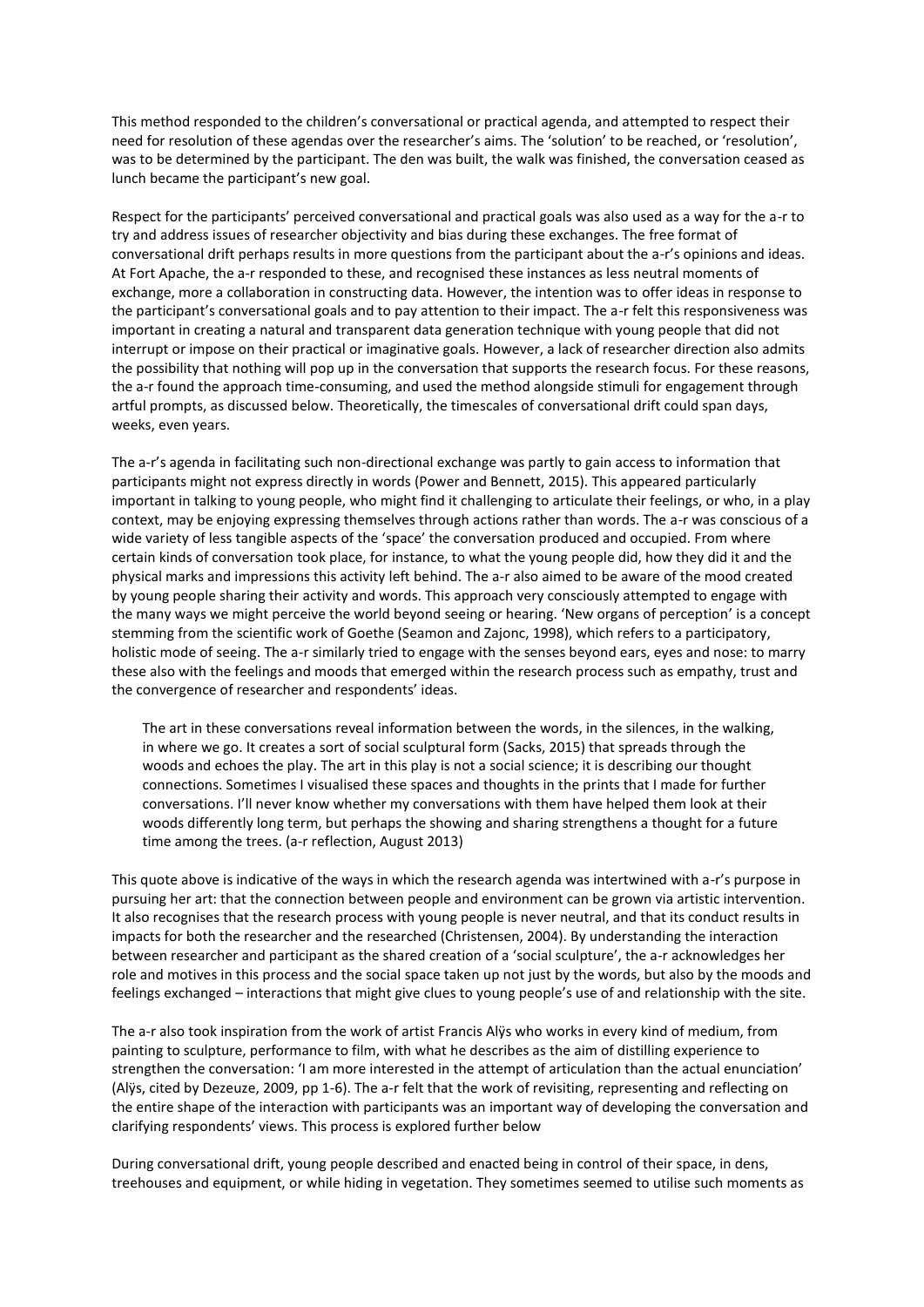an escape from the domestic contexts of family and home, and enjoyed opportunities to be relatively solitary and quiet, and to establish a controlled environment:

'My mum and dad don't live together anymore…. It's good here…. It makes me feel peaceful when I lie down on the handkerchiefs [hammocks] and look up at the sky, the trees.' (CX)

'I come here to calm down…. Because I can get really angry. I can get really angry really easily. And it's not very nice.' (C10)

'There's like no particular place really, it's just like every part of it is special 'cos like when kids come here…. They literally feel welcomed, they literally feel like they can, they wake up in the morning and have a smile on their face and say yeah I'm going to Fort Apache I can do anything I want, no one can stop me.' (C4)

The a-r collected evidence of young people feeling good through creative and imaginative interactions with Fort Apache's social and physical environment: stories, daydreams, adventures, memories and atmospheres:

C6: 'I daydream of creatures that are my friends….

a-r: 'So what's he [log creature] doing now?'

C6: 'He's doing a bit of sleep talking and it's a log and there was sleep talking and you don't want to disturb his natural behaviour…. He is a log baby, a little baby.'

a-r: 'Who's your [imaginary] friend? He's just talking to [describing to audio recorder] – down the tunnel – what does he do, this friend?'

C10: 'He kind of looks after my base at night and he does a very good job.'

Intervention for play – activities, found objects and play opportunities In order to research play, the a-r thought it appropriate to present new play – and conversational – opportunities.

#### Found objects and random happenings – spatial and emotional aesthetics

Objects from the old tip pop out of the surface of the woods where I play. I found a carved angel wind chime and placed it on a post, displaying it as though it had rested there overnight. Discovered like magic the next day, the playwork practitioners told me it created new stories, adding a spark for imagination and questions about where it had come from, what the tip was about, what else might be living underneath the surface. (a-r reflection, August 2013)

I initiated a 'tea party' installation in a treehouse. Curtains and clothes adorned the graffiti covered wooden walls and posts. This type of play had never happened in these woods before, and it lasted for weeks afterwards. (a-r field notes, May 2012)

These methods were inspired by the young people's searching for, and collecting, interesting finds on what had formerly been a rubbish dump. All of the activities were purely playful and experimental, but hoped to inspire collaboration and conversation. Whether it was one object or an installation, the offer was accepted and moved, altered, rebuilt. Comments from playwork practitioners and other stakeholders, alongside the new conversations they initiated with young people, emphasised the strength of young respondents' enjoyment in having spaces and objects to shape and manage themselves.

The installation inspired boys to dress up, the creation of a 'bedroom' in another treehouse, and an invitation from the young people to 'tea'. Following completion of the research, young participants remembered the experience and referred to it over a year later. As a research technique, such interventions embraced the idea that play is frequently done without a purpose beyond its own pursuit (Smith, 2012, p 11). Games were initiated between the a-r and young people for fun. However, promoting imaginative play through response to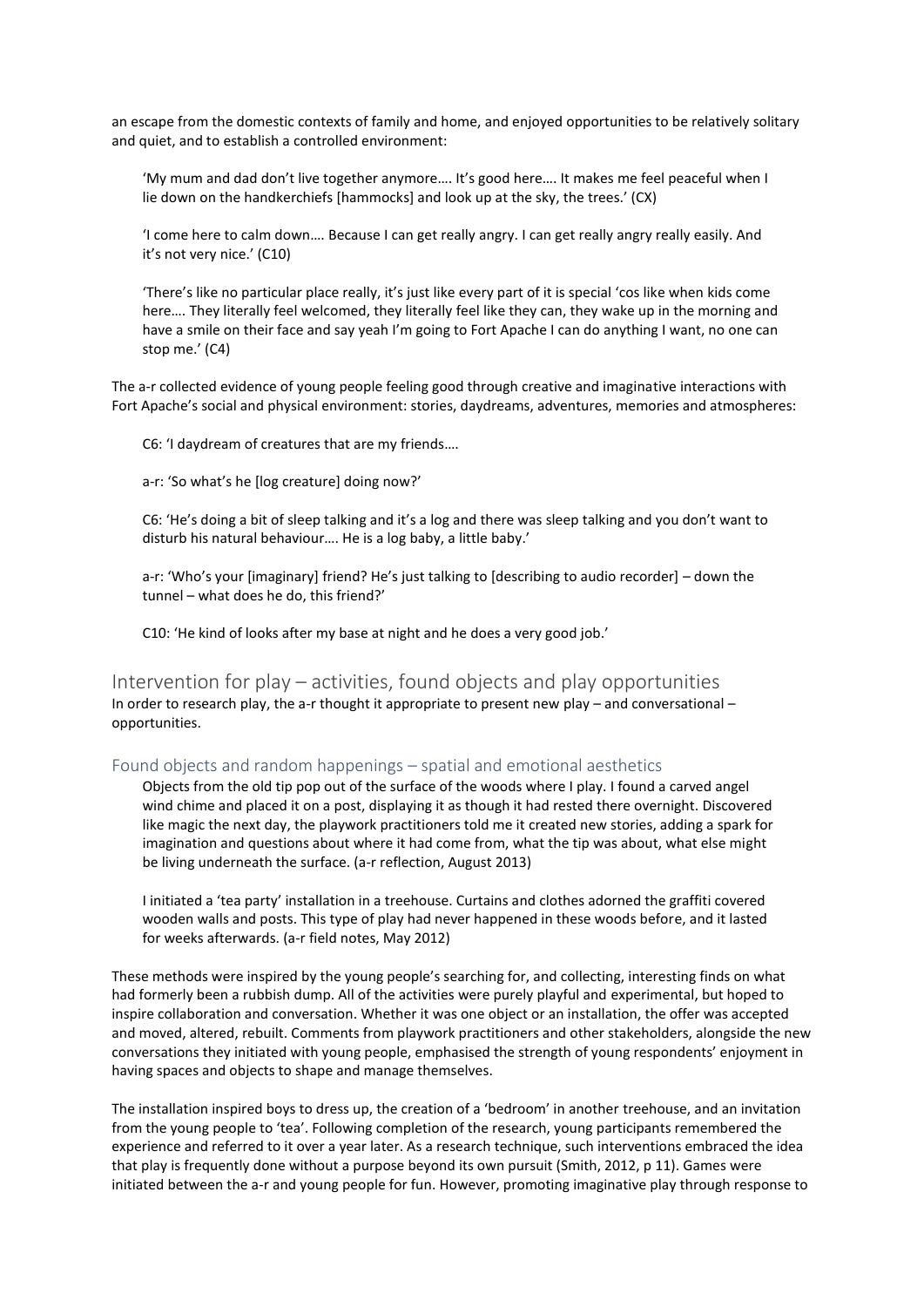found objects and the recreation of domestic experiences among trees and treehouses arguably increased the a-r's status as a 'player' – someone interested in play at Fort Apache, an initiator of diversions with the woodland setting, and a committed participant in the playful conversations being established.

It is art but seems closer to life…. I play games; if I called them sermons then nobody would play. Not even I. (Kaprow, 1966, pp 21-3)

The artist Allan Kaprow played social games and was the inventor of the 'Happening', which he defined as 'A game, an adventure, a number of activities engaged in by participants for the sake of playing' (quoted in Meyer-Hermann et al, 2008, p 68). This work aimed to remove divisions between life, art, artist and audience, its boundaries moving all the time. Sometimes art, sometimes life, sometimes more social science, but always play:

Both my interventions, "play as art as 'happenings' as life" displayed the environment in a new light according to the young people and playwork practitioners. Play Interventions as art in the woods work best if they are about having fun, taking the world lightly, few barriers and boundaries in place. The freedom thus created in the time and space in the atmosphere of the place generates new unknown journeys and transformations in play and thought which feed into the research. (a-r reflection, August 2013)

#### Human-made maps – researching the benefits of play in the woods through jointly creating a vision of Fort Apache

I have been presenting large map prints and blank pieces of paper to draw on. The young people come and go, come and stay, and as we draw with a stick from the wood floor we create an image that speaks with our voices. Their concentration is limited, but a fleeting line drawn between climbing one tree and eating a hot dog cooked on the fire feels like a gift. My play, my performative art is presenting a vision then letting go, removing myself and seeing whether an alternative truth is revealed. It is participatory and collaborative. The final images produce a reflection of the process, making the invisible play visible and they express a connection with the place. (a-r reflection, August 2013)

'If Fort Apache wasn't a little bit dangerous it wouldn't be that fun…. Because there's some mountains and they're dangerous but they're really fun to climb up.' (C13, young player drawing on a map at Fort Apache)

The a-r worked to interpret the spaces (social and physical) of Fort Apache as they observed them, and to characterise them in visual 'maps'. These were not objective measurements or diagrams of environment or activity, but aimed also at representing the less tangible aspects of places (moods and atmospheres, for example). The a-r took these maps to play sessions for young respondents to discuss and add to, annotating the prints with their play preferences and feelings, written and drawn. To the a-r this felt an important opportunity to offer up her developing interpretations of the place in a format that could be reshaped by young people through talking, making and doing. The communication it supported may have benefited the inclusion of non-verbal experiences and views and the perspectives of less vocally articulate respondents. Intended as another opportunity to strengthen the conversation, such mapping exercises may have also helped make clear to young people the interpretive role of the a-r and to respond to it.

Where children go, their desire lines, their behaviour on top of my emotional map of Fort Apache. (a-r reflection, August 2013)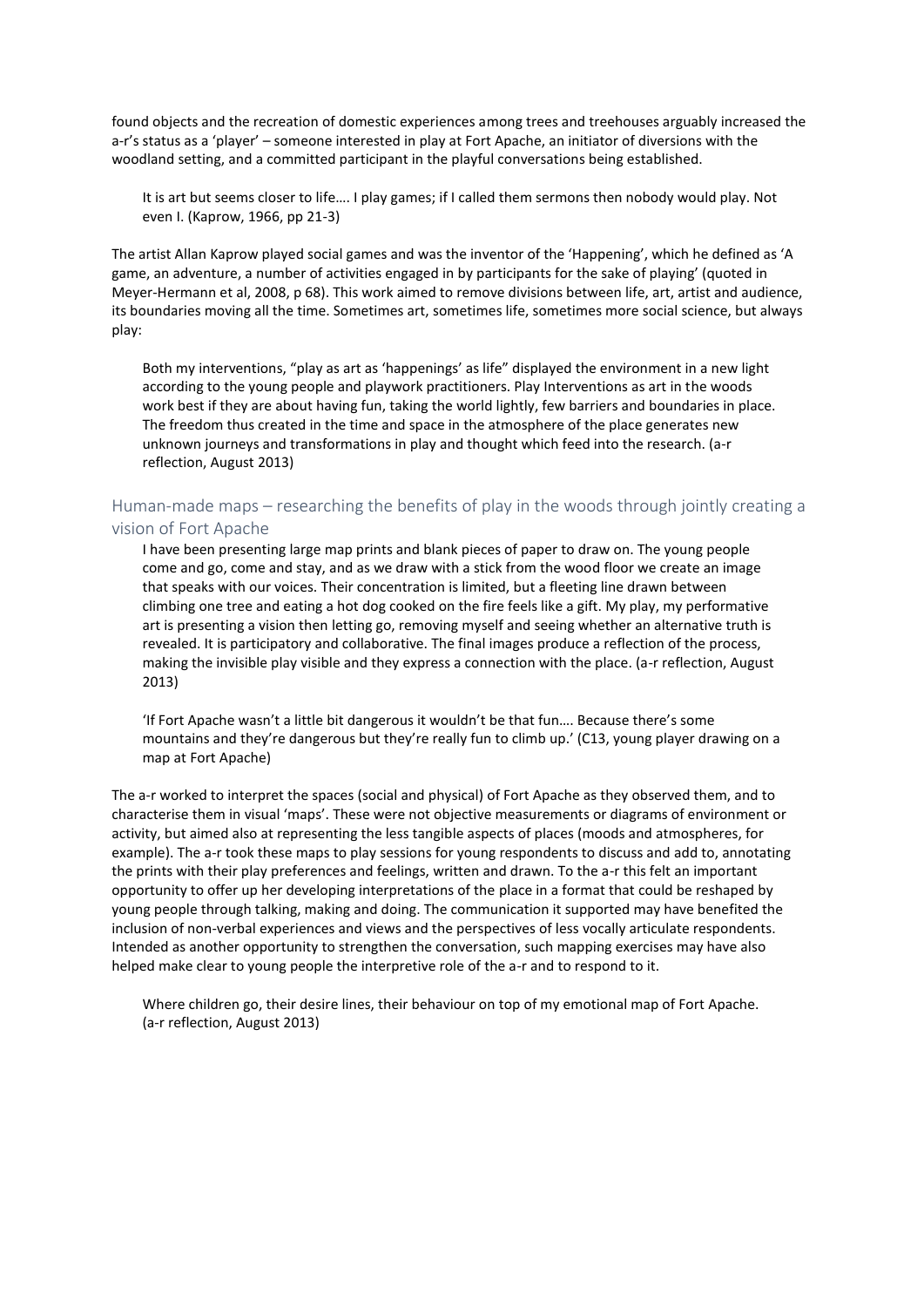**PHOTOGRAPH 2 OBSERVATIONAL DIAGRAM OF THE CHILDREN COMING AND GOING**

Source: Wright (2013)

#### 'Scientific' experiments – an artist ignoring the 'rules'

For instance I allude to science, by carrying out "experiments" but know I'm breaking scientific rules in order to try and initiate new or different thinking. (a-r reflection, August 2013)

As part of the research, the a-r worked with others to record where young people go in the wood using an accelerometer and GPS. This research took place using two self-selected volunteers (aged 10) on two days. The results are far from scientific, with the focus of the exercise concentrated more on participants' enjoyment of the measuring devices and collaboration in the research. However, the a-r embraced an opportunity to play with a 'scientific' tool, partly in the awareness that the type of data it might generate (visual, quantified, digitised) might prove more attractive to particular audiences. There are pressures from various contexts for 'objective', generalisable research, not least in the field of health, wellbeing and the natural world (Nieuwenhuijsen et al, 2014). It is important to recognise the potential influence of such cultural forces on practitioners' viewpoints and comfort in adopting a research role and tools (Goodenough and Waite, 2012).

I want to play with an unusual intervention, one that might hold attention of policy makers or playwork practitioners. Across the country there are scientists researching the health benefits of being active outdoors, for example, to and from school. On two days I asked two young people to wear some scientific kit (a GPS and activometer) while they played in the woods. One of these tools measures place and the other speed of travel and heart rate. They were happy to participate. I was playing too, not viable in a scientific sense, this research was undergone with artistic intent. I'm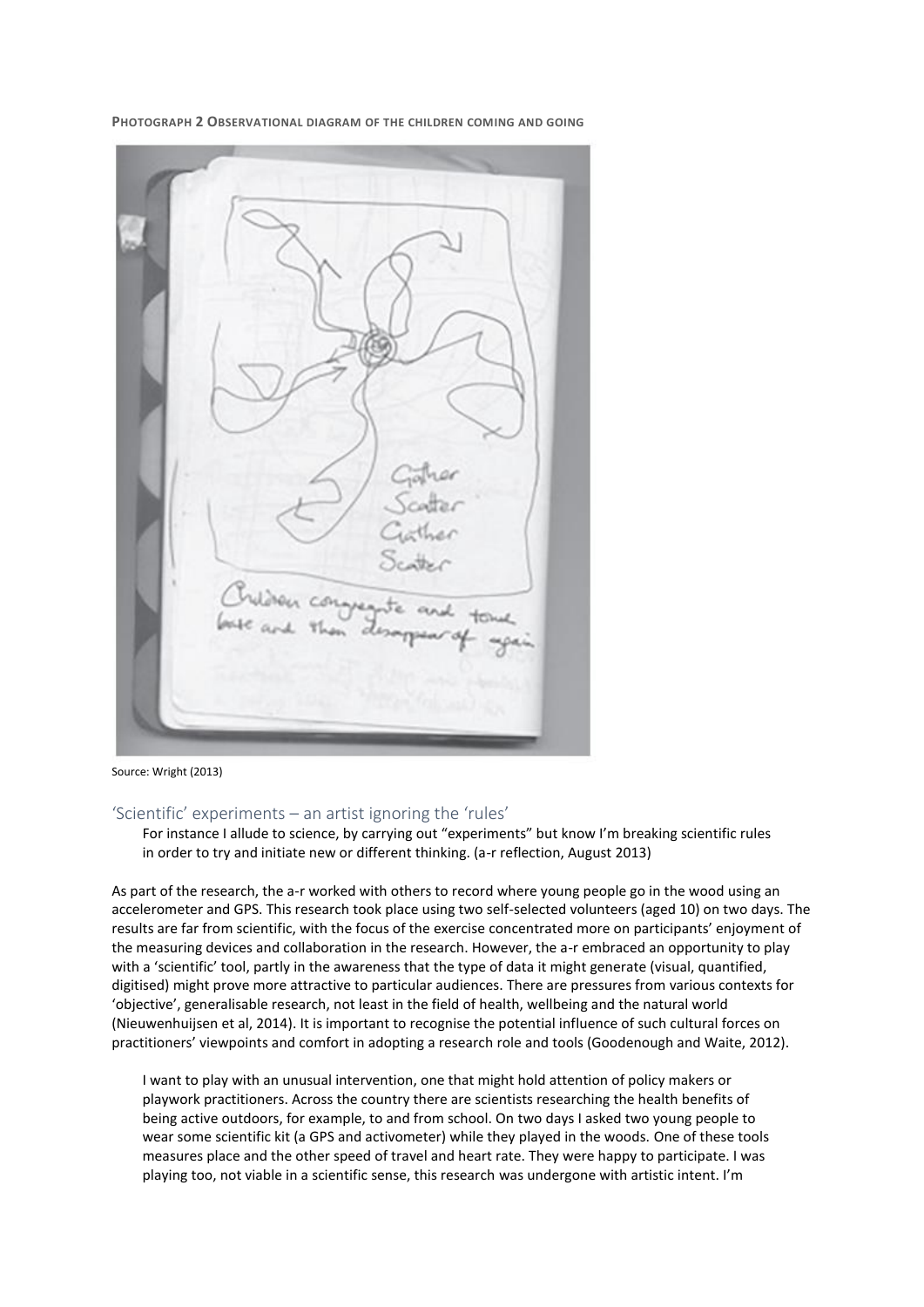#### **PHOTOGRAPH 3 OUR MAP OF PLAY AT FORT APACHE**



Source: Wright (2013)

playing with science. I am interested whether this type of play initiates more interest. (a-r reflection, August 2013)

As an experiment it aimed at expanding the range of senses with which the research gathered data on play activity: attempting to give a voice to how the body experiences Fort Apache. This novel way of comprehending the use of the play areas provided the researcher, young people, playwork practitioners and the local community with another layer of understanding of how play takes place, and a fresh prompt in the ongoing conversation. The data was shared with young people so that they could validate and elaborate on the data collected, and then shared with older users and neighbours of the site at a community exhibition.

Young people responded to the machine-made maps, played with the data, and added their own take on it. This 'giving over' of an adult-initiated research tool for interpretation by young users felt like an important part of ensuring that this was a collaborative conversation and building of understanding. The researcher gained a deepening record of their regard and relationship with different play places, young people annotating and expanding on an unfamiliar way of viewing and valuing their activity.

## Envisioning playing outdoors – reflections on free and indeterminate play

The above methodologies aimed at collaborative 'envisioning' of play at Fort Apache, which the artist then represented as a second collection of prints. These images aimed to capture approaches to play, its patterns and randomness, and were created as 'conversation' pieces that could again be shared with young people and the wider community. A sample can be seen in the images below and were exhibited as part of a community exhibition at Fort Apache.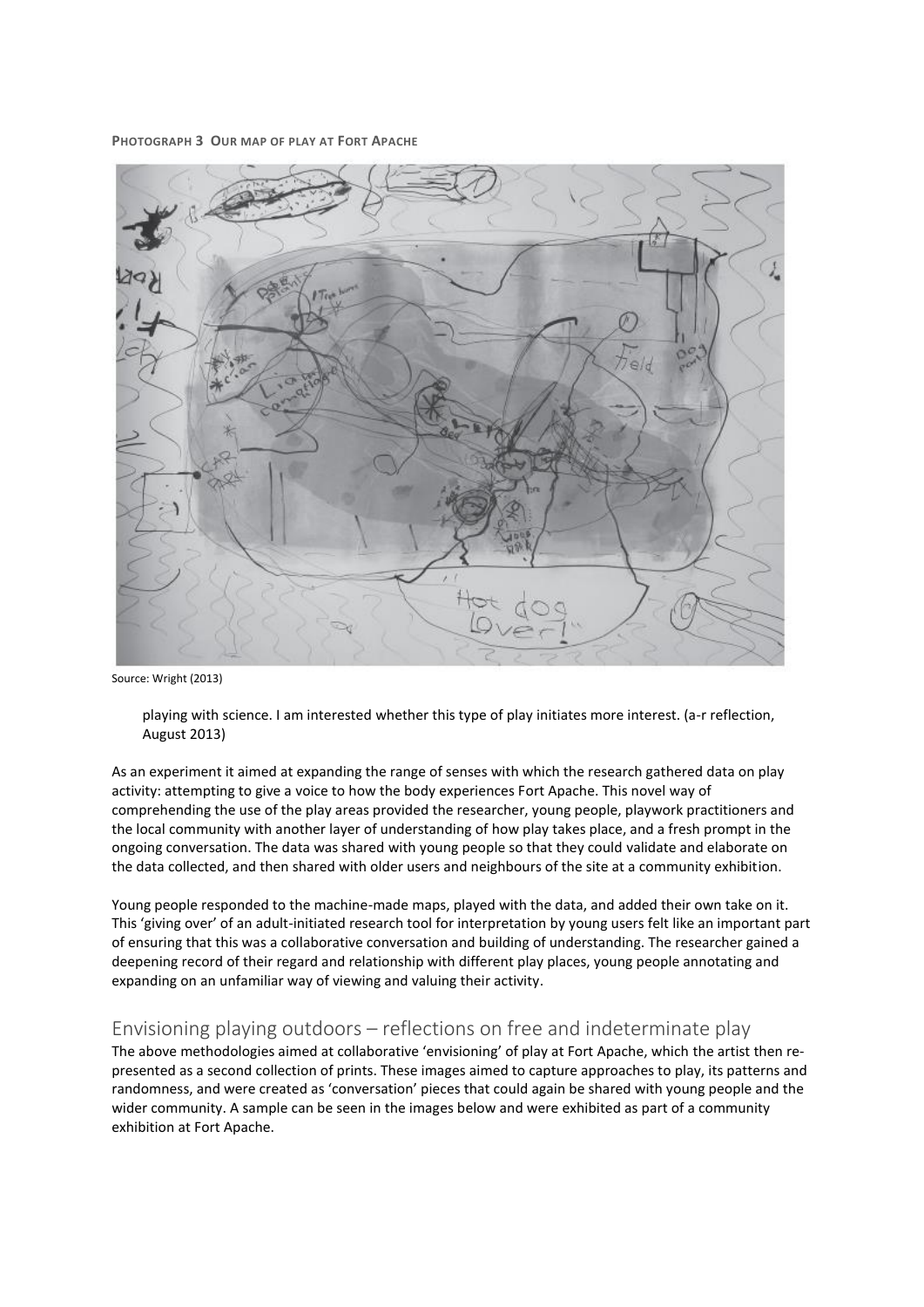#### **PHOTOGRAPH 4 MACHINE MAP OF PLAY**



Source: Wright (2013)

#### Community exhibition

A significant research 'happening' was a community exhibition about Fort Apache that included input from the young people, the a-r and the local community. Dens, found objects, maps and tea filled the hall.

During the exhibition photographs were projected onto the outside of the community centre. A child spontaneously sung an accompaniment. For the a-r this happening felt like the young people were able to ensure their views of Fort Apache were heard, with the community as a witness. The exhibition became an important part of attempting to address potential imbalances of power within the research relationships, where the power to amplify young voices might start and stop with the a-r or playwork practitioners at Fort Apache. Young people, staff, the a-r and the neighbouring community collaborated in setting it up, and postintervention interviews with the stakeholders revealed how important the exhibition was for developing the wider community's understanding of Fort Apache and young people's activities there. The exhibition allowed the methodology and its outcomes to speak for themselves at the local level. It is important to note, however, that its art and artefacts were created with participants and stakeholders at a locally specific level. Unlike representations with more universal values or significance, they may not be easily translated to and understood in wider forums, or contrasted with other forms of measurement and expression.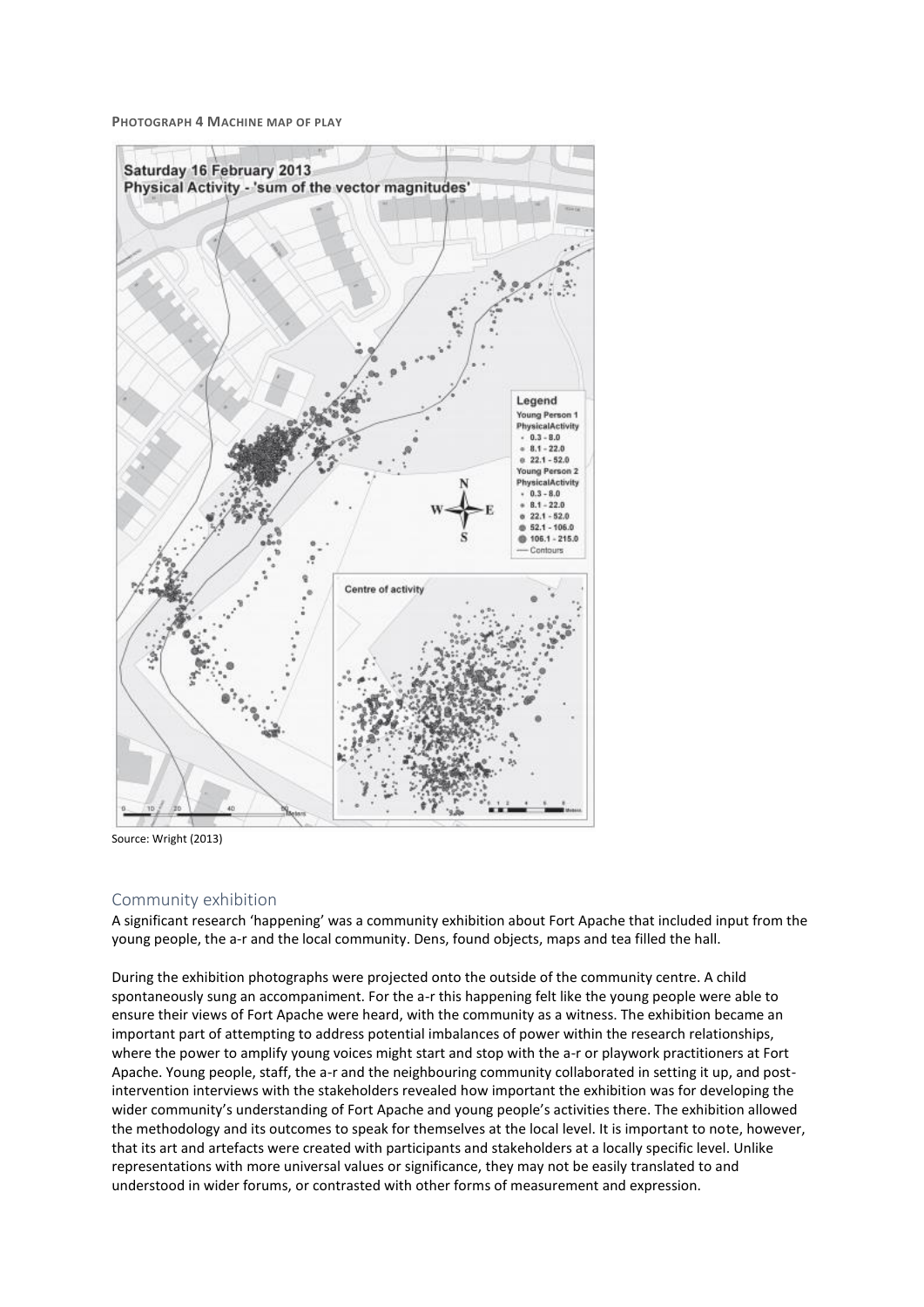**PHOTOGRAPH 5 YOUNG PEOPLE'S RESPONSE TO THE MACHINE-MADE MAPS**



Source: Wright (2013)

## The significance of play as art as research

Play, for me, defines almost any freely chosen activity that is exploratory and experiential. I was struck by the similarity between the way play and art are described in the same terms. So I decided to test out researching as art as play. (a-r reflection, August 2013)

Play and its philosophy are a vast subject area, including worldwide cultural differences, child development and play in adulthood. The discussion above described the perceived contrasts of adult and child worlds that influence approaches to researching young people's lives. Play, too, has been defined in terms of its distance and difference from other activities, particularly its perceived lack of purpose when compared with 'work'. John Dewey wrote: 'play is an activity not consciously performed for any sake beyond itself whereas work is an activity in which the interest lies in the outcome' (Smith, 2012, p 11, citing Dewey, 1909, p 217). While it is arguable that play may actually have a more 'abiding utility or deeper, more contingent objectives' (Erbele, 2014, p 216) than immediately obvious to the adult eye, the cultural understanding that play is divided from labour may also influence practitioner-researcher's understanding of the behaviours and actions that seem appropriate to the 'work' of researching play

On the other hand, the a-r was struck by the similarities in the way play and art have been understood and defined. For example, theories of play have explored its possible evolutionary roots (Gordon, 2007), and similarly artists have investigated the 'homo aestheticus', the idea that human societies have always displayed behaviours that can be called art, modes of behaviour that are biological and evolved (Dissanayake, 1992). Such ideas explore art and play as innate tendencies, associated with activities that are key to the human generation of culture. For Huizinga (1971, p 173):

Ritual grew up in sacred play; poetry was born in play and nourished on play; music and dancing were pure play.... We have to conclude, therefore, that civilization is, in its earliest phases, played. It does not come from play ... it arises in and as play, and never leaves it.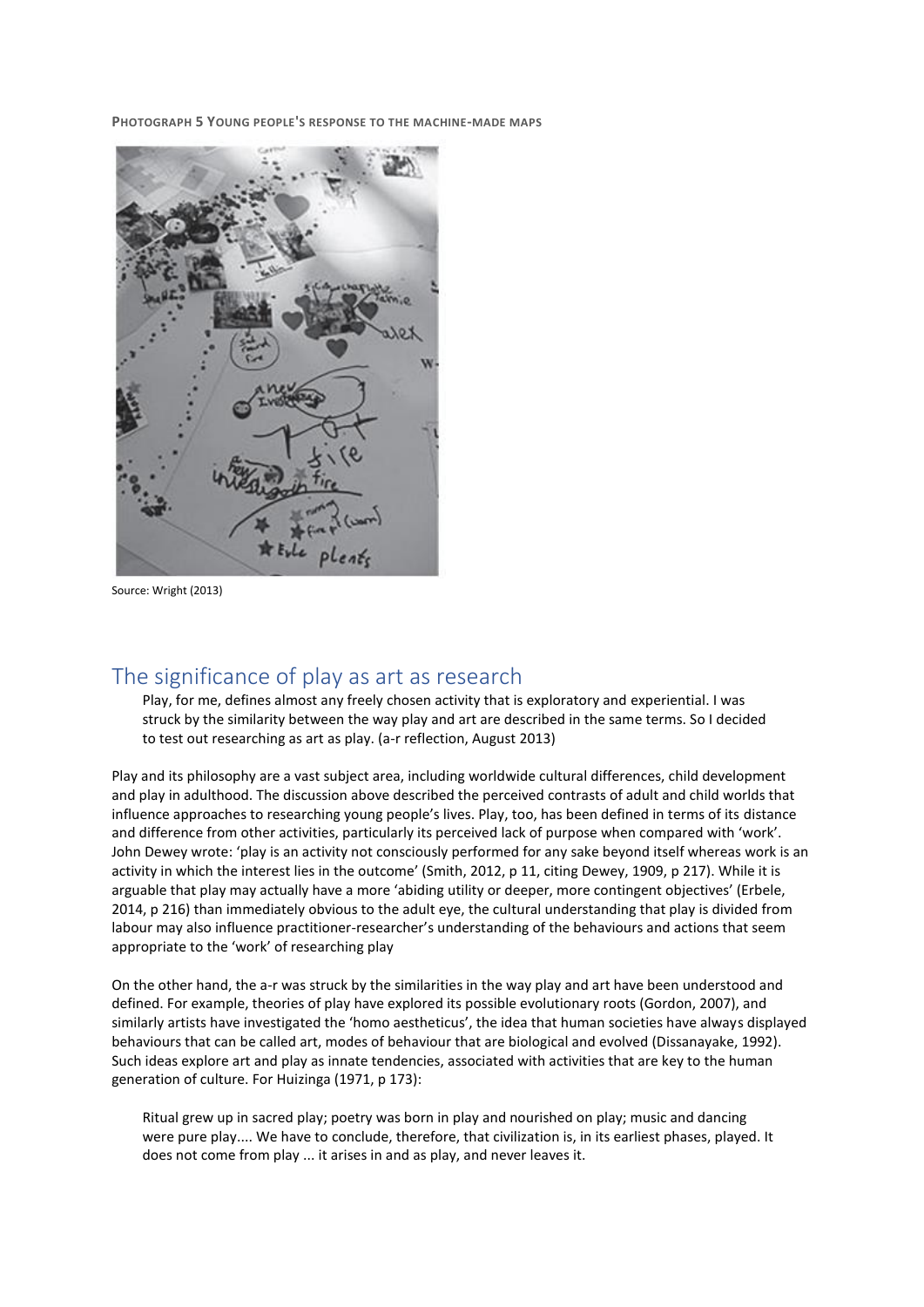Sawyer (2003, p 4) reviews the way in which the connections between ludic activity and creativity have been understood historically. Such instances include the linking of both impulses to a divine spark and closeness to the notion of God within religious literature; a longstanding 'romantic' critique of formalised education as threatening both playful and imaginative drives in the child; and more recently, the emergence of psychological approaches to understanding the role of play within child development, and both its similarities with and possible links to, adult creative capacity (Sawyer, 2003).

In the 20th century psychologists such as Freud compared the qualities of adult creative endeavour with the process and outcomes of childhood play (Sawyer, 2003). Freud drew attention to the way in which both use imagination and invention to produce new 'designs' that aim to satisfy needs and desires (Sawyer, 2003). Other psychologists moved beyond comparison to suggest that childhood playfulness and its satisfaction are a significant precondition for establishing robust creative drive in adulthood (Sawyer, 2003). Vygotsky explored play as a primary developmental mechanism: the often collectively generated, abstract thinking it provokes stretching the child beyond independent perceptions and thoughts (Connery et al, 2010, p 11). In addition, Vygotsky identified play as the space where imagination first emerges, and via its abstract creation of 'new' things, beyond material realities, the start of a process that cements and extends creative abilities in young people (Connery et al, 2010). Sawyer (2003, p 4) argues that while the evidence for this association is sometimes ambiguous, it is nevertheless compelling.

Just as play and art can be recognised as sharing and nourishing a creative impulse, both are also frequently associated with freedom, autonomy and the ability to cross boundaries (Kaprow, 1966; Gordon, 2007, p 7; Play England, 2009). As the case study progressed and the complementary characteristics of play and art were further reinforced to the a-r, the freedoms and creativity of an arts-based practice to generate playful research techniques appeared validated.

As an artist-researcher/practitioner I was aiming for an open ended … creative approach, where the time is less of an issue (as a volunteer), and experiential research was at the heart of it. Some ideas worked, others less well, but I knew that that was part of the learning process for all of us – young people and staff, I viewed it all as play … in order to understand the benefits of play, I decided that my actions had to be play. In art terms, my play was my art. (a-r reflection, August 2013)

In addition, an artistic approach in its emphasis on openness, freedom and responsiveness to opportunity closely aligned with the ethos of playwork practitioners at the site:

'To me it [play] is all about the "Three Frees" for children; Free to choose what they want to do; Free to play when they want; and Free access – it doesn't cost anything and is equal to all.' (playwork practitioner, Fort Apache, 2013)

Notably, however, playwork practitioners at Fort Apache were sometimes surprised and gratified at the extent to which an artistic approach enabled a play-centred, collaborative research process:

'Your work [in the woods] has made us all think differently. As an artist you do bring a different quality to the team, which is very valuable. You have been on the edge, experimenting. What you could call an art installation became absorbed by the children, deconstructed and restructured as they wanted it in another treehouse! You have the permission to be more playful!' (playwork practitioner, Fort Apache, 2013)

As noted above, expectations of what 'research' constitutes, the types of research data that will be compelling, and how work is perceived to differ from play may all act as forces against the adoption of a playful, flexible and creative approach to research with young people. The a-r's creative practice-based research methodology arguably blurred the boundaries between research, play and playwork, creating the conditions necessary for each activity to flourish.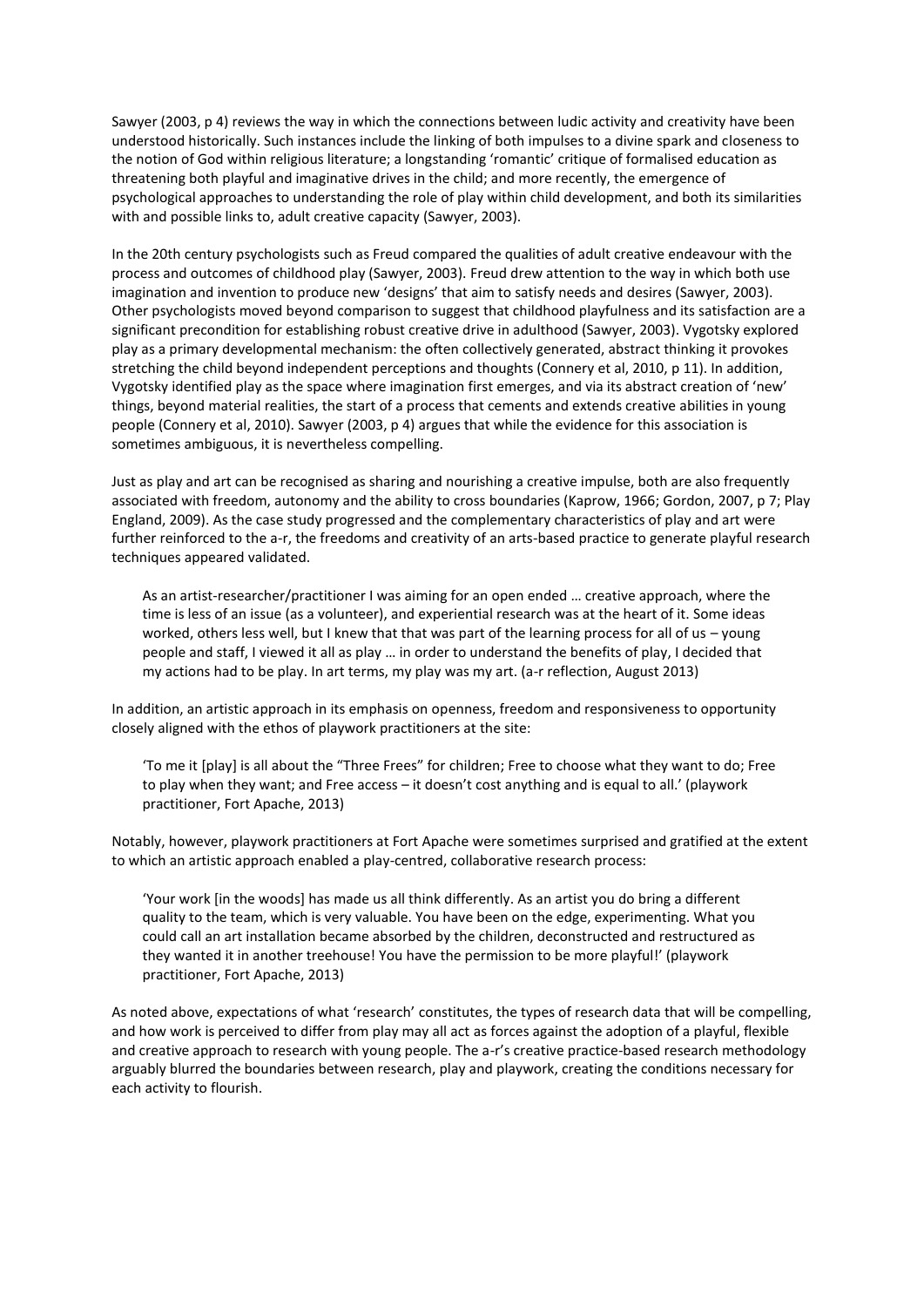# End game – where play stops?

The evidence explored above suggests that a creative arts-focused approach to research can underpin a methodology that is both playful and ethical, equally valuing and voicing young people's perspectives. The hallmarks of this approach included expansive, experimental, sympathetic practice, responsive to and respectful of the research context.

The a-r at Fort Apache focused on building and strengthening an ongoing, collaborative conversation about play using correspondingly playful techniques. There was a strong interest in ensuring that verbal and nonverbal experiences were articulated, aimed at reducing barriers to respondents' participation, and ensuring the inclusion of multiple perspectives. Exploring and supporting young people's responses to, and involvement within, the research process was as essential as, and a key part of, attaining authoritative evidence.

However, as we have highlighted, tensions may exist in trying to incorporate some of the data and interpretation collaboratively generated, particularly that indicative perhaps of mood, emotion, atmosphere and imaginative engagement, into a wider evidence base for the benefits of woodland activity. These dilemmas may limit the ability of the researcher to 'enunciate' young people's views on wellbeing where they do not provide a customary and comparable set of results to other studies. The authors would welcome hearing of how practitioners and researchers working with similar approaches have worked with and resolved such issues.

**PHOTOGRAPH 6 ROUTES THROUGH FORT APACHE**



Source: Wright (2013)

**.** 

Acknowledgements: We would like to acknowledge the support of the Big Lottery Research Programme in the UK, which provided funding for this research.

 $1$  Naomi Wright is an artist and an environmentalist, a researcher and playwork practitioner. Her practice as a researcher aims to challenge and encourage conversation about the way we live our lives as part of nature. Her current interest is in the affect of playing outdoors on our future connection to the environment. She interprets and explores the visible and invisible boundaries that define our social and ecological interplay, creating memory and identity.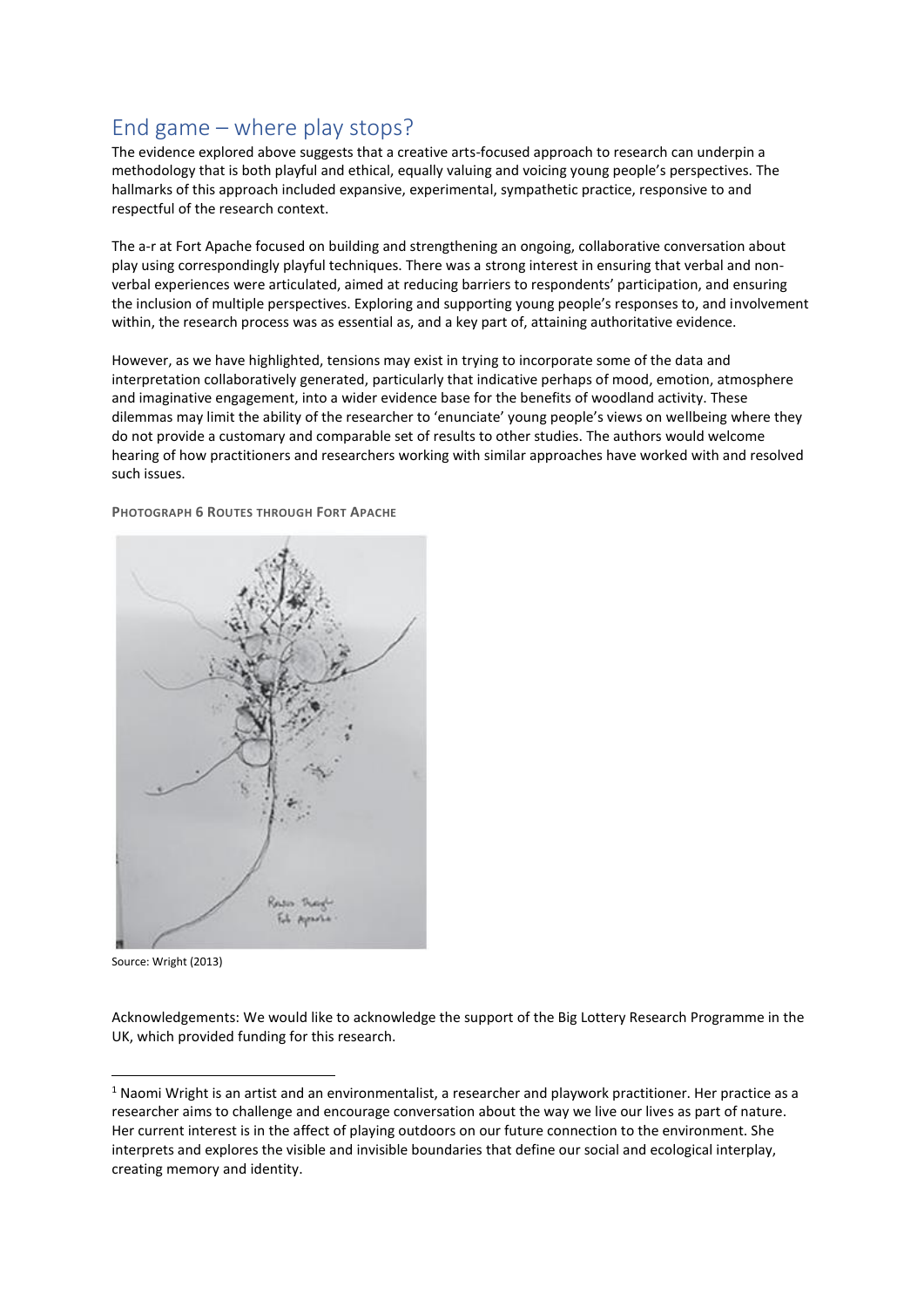<sup>2</sup> Alice Goodenough is a researcher for the Silvanus Trust, a charity working through partnerships to regenerate the woodlands in the southwest of England for economic, social and environmental benefits. Her research into people's engagement with woodlands and trees includes the social, cultural and environmental impacts of tree planting, woodlands as a context for behaviour change, and the wellbeing impacts of taking part in woodlandbased activity. She is the lead author for this article.

<sup>3</sup> Sue Waite is Associate Professor (Reader) in the Plymouth Institute of Education, Plymouth University, in the southwest of England. Her research into outdoor learning includes studies of forest school; the decline in the provision of outdoor learning in schools and issues of transition; health and wellbeing outcomes from woodland activities; and place-based learning. She currently leads the Natural Connections Demonstration Project funded by Natural England, Department for Environment, Food and Rural Affairs (Defra) and English Heritage, and convenes Plymouth University's outdoor and experiential learning research network. <sup>4</sup> The term 'young people' is used throughout this article to refer to children and teenagers from 0 to 18 years.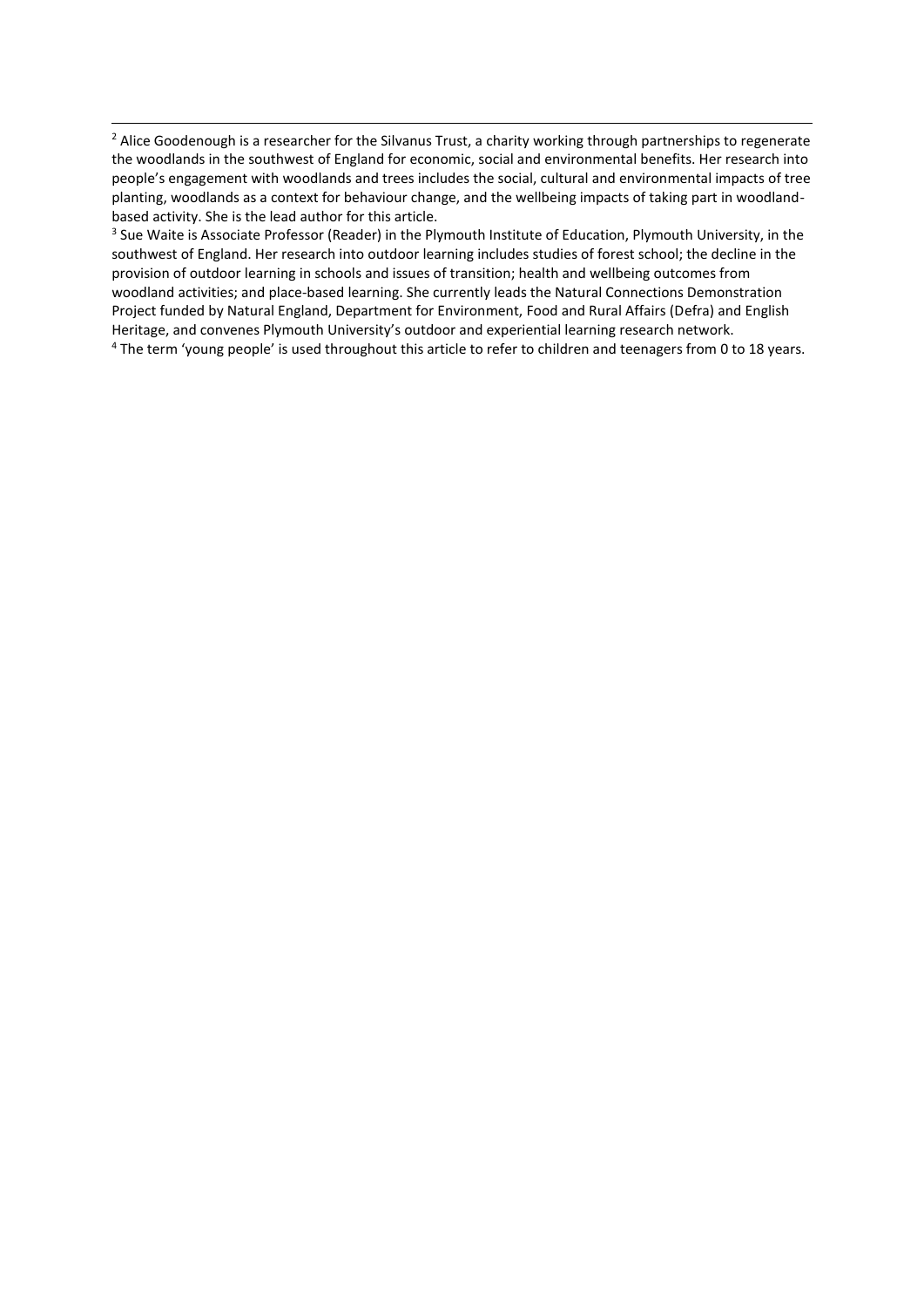## References

Christensen, P. (2004) 'Children's participation in ethnographic research: issues of power and representation', *Children & Society*, vol 18, no 2, pp 165-76.

Christensen, P. and Prout, A. (2005) 'Anthropological and sociological perspectives on the study of children', in S. Greene and D. Hogan (eds) *Researching children's experience*, London: Sage, pp 42-60.

Cohen, D. (1983) *Piaget: Critique and reassessment*, London: Croom Helm.

Connery, M.C., John-Steiner, V. and Marjanovic-Shane, A. (2010) 'Dancing with the muses', in M.C. Connery, V. John-Steiner and A. Marjanovic-Shane (eds) *Vygotsky and creativity: A cultural-historical approach to play, meaning making and the arts*, New York: Peter Lang Publishing, pp 3-17.

Dewey, J. (1909) *How we think*, D.C. Heath and c, p 217.

Dezeuze, A. (2009) 'Walking the line: Francis Alÿs', *Art Monthly*, vol 323, pp 1-6.

Dissanayake, E. (1992) *Homo aestheticus: Where art comes from and why*, New York: Free Press.

Erbele, S.G. (2014) 'The elements of play: toward a philosophy and a definition of play', *Journal of Play*, vol 6, no 2, pp 214-33.

Fine, G.A. and Sandstrom, K.L. (1988) *Knowing children, participant observation with minors*, London: Sage.

Fraser, S., Lewis, V., Ding, S., Kellett, M. and Robinson, C. (eds) (2004) *Doing research with children and young people*, London: Sage.

Goodenough, A. and Waite, S. (2012) 'Well-being from woodlands: the challenge of identifying what's good from woods', *ECOS Journal of the British Association of Nature Conservationists* [\(www.banc.org.uk/ecos/\)](http://www.banc.org.uk/ecos/).

Good from Woods (2015) Project portfolio and case studies (www.goodfromwoods. co.uk).

Gordon, G. (2007) *What is play? In search of a universal definition* [\(www.gwengordonplay.com/pdf/what\\_is\\_play.pdf\)](http://www.gwengordonplay.com/pdf/what_is_play.pdf).

Grave, E.M. and Walsh, D.J (1998) *Studying children in context, theories, methods and ethics*, London: Sage.

Harrison, H. and Harrison, N. (1992) 'Conversational drift', *Art Journal*, vol 51, no 2, pp 35-45 [\(www.culturalcurrency.ca/ConversationalDrift.pdf\)](http://www.culturalcurrency.ca/ConversationalDrift.pdf).

Hill, M. and Tisdall, K. (1997) *Children and society*, London: Longman.

Horton, J. and Kraftl, P. (2005) 'For more-than-usefulness: six overlapping points about children's geographies', *Children's Geographies*, vol 3, no 2, pp 131-43.

Huizinga, J. (1971) Homo Ludens: *A study of the play-element of culture*, Boston, MA: Beacon Press. James, A. (2007) 'Foreword', *Children's Geographies*, vol 5, no 1, p 1.

James A. and Prout. A (eds) (1997) *Constructing and reconstructing childhood: Contemporary issues in the sociological study of childhood*, London: Routledge.

Jenks, C. (1996) *Childhood*, London: Routledge.

Kaprow, A. (1966) *Great Bear pamphlet manifestos*, New York: Something Else Press.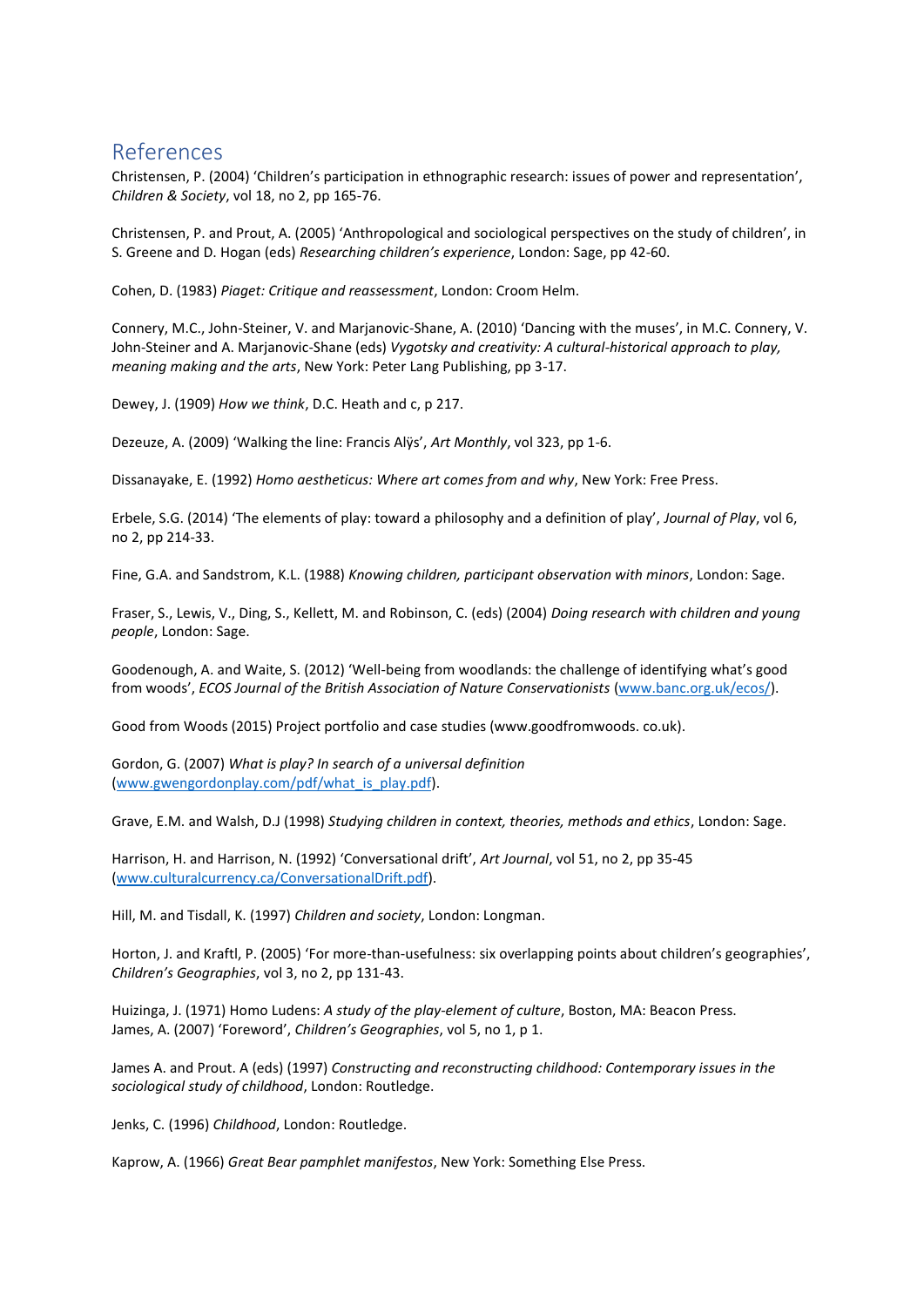Lynch, K. (ed) (1977) *Growing up in cities, Studies of the spatial environment of adolescence in Cracow, Melbourne, Mexico City, Salta, Toluca, and Warszawa*, Cambridge, MA: UNESCO-The MIT Press.

McNiff, J. with Whitehead, J. (2002) *Action research in organisations*, London: Routledge

Mahon, A., Glendinning, C., Clarke, K. and Craig, G. (1996) 'Researching children: methods and ethics', *Children & Societ*y, vol 10, no 2, pp 145-54.

Matthews, H. (2003) 'Editorial', *Children's Geographies*, vol 1, no 1, pp 3-5.

Mauthner, M. (1997) 'Methodological aspects of collecting data from children: lessons from three research projects', *Children & Society*, vol 11, pp 16-28.

Meyer-Hermann, E., Perchuk, A. and Rosenthal, S. (eds) (2008) *Allan Kaprow: Art as life*, Los Angeles, CA: Getty Publications.

Moore, R.C. (1986) *Childhoods domain: Play and place in child development*, Dover, NH: Croom Helm Ltd. Morrow, V. and Richards, M. (1996) 'The ethics of social research with children: an overview', *Children & Society*, vol 10, pp 90-105.

Nespor, J. (1998) 'The meanings of research, kids as subjects and kids as inquirers', *Qualitative Enquiry*, vol 4, no 3, pp 369-88.

Nieuwenhuijsen, M.J., Kruize, H., Gidlow, C., Andrusaityte, S., Antó, J., Basagaña, X., Cirach, M., Dadvand, P., Danileviciute, A., Donaire-Gonzalez, D., Garcia, J., Jerrett, M., Jones, M., Julvez, J., van Kempen, E., van Kamp, I., Maas, J., Seto, E., Smith, G., Triguero, M., Wendel-Vos, W., Wright, J., Zufferey, J., van den Hazel, P.J., Lawrence, R. and Grazuleviciene, R. (2014) 'Positive health effects of the natural outdoor environment in typical populations in different regions in Europe (PHENOTYPE): a study programme protocol', *British Medical Journal Open* [\(http://bmjopen.bmj.com/citmgr?gca=bmjopen%3B4%2F4%2Fe004951\)](http://bmjopen.bmj.com/citmgr?gca=bmjopen%3B4%2F4%2Fe004951).

Play England (2009) *Charter for children's play* [\(www.playengland.org.uk/media/71062/charter-for-childrens](http://www.playengland.org.uk/media/71062/charter-for-childrens-play.pdf)[play.pdf\)](http://www.playengland.org.uk/media/71062/charter-for-childrens-play.pdf).

Power, A. and Bennett, D. (2015) 'Moments of becoming: experiences of embodied connection to place in artsbased service learning in Australia', *Asia-Pacific Journal of Teacher Education*, vol 43, no 2, pp 156-68.

Sacks, S. (2015) Social Sculpture Research Unit [\(www.social-sculpture.org\)](http://www.social-sculpture.org/).

Sawyer, R.K. (2003) 'Introduction', in R.K. Sawyer, V. John-Steiner, S. Moran, R.J. Sternberg, D.H. Feldman, J. Nakamura and M. Csikszentmihalyi (eds) *Creativity and development*, Oxford and New York: Oxford University Press, pp 3-12.

Seamon, D. and Zajonc, A. (1998) (eds) *Goethe's way of science: A phenomenology of nature*, Albany, New York: State University of New York Press.

Smith, P.K. (2012) *Children and play*, Chichester: Wiley-Blackwell.

Spencer, C. (2005) 'How can we give "Children's Geographies" away?', *Children's Geographies*, vol 3, no 2, pp 265-6.

Valentine, G. (1997) '"My son's a bit dizzy." "My wife's a bit soft": gender, children and cultures of parenting', *Gender, Place and Culture*, vol 4, no 1, pp 37-62.

Waite, S., Boyask, R. and Lawson, H. (2010) 'Aligning person-centred methods and young people's conceptualizations of diversity', *International Journal of Research & Method in Education*, vol 33, no 1, pp 69- 83.